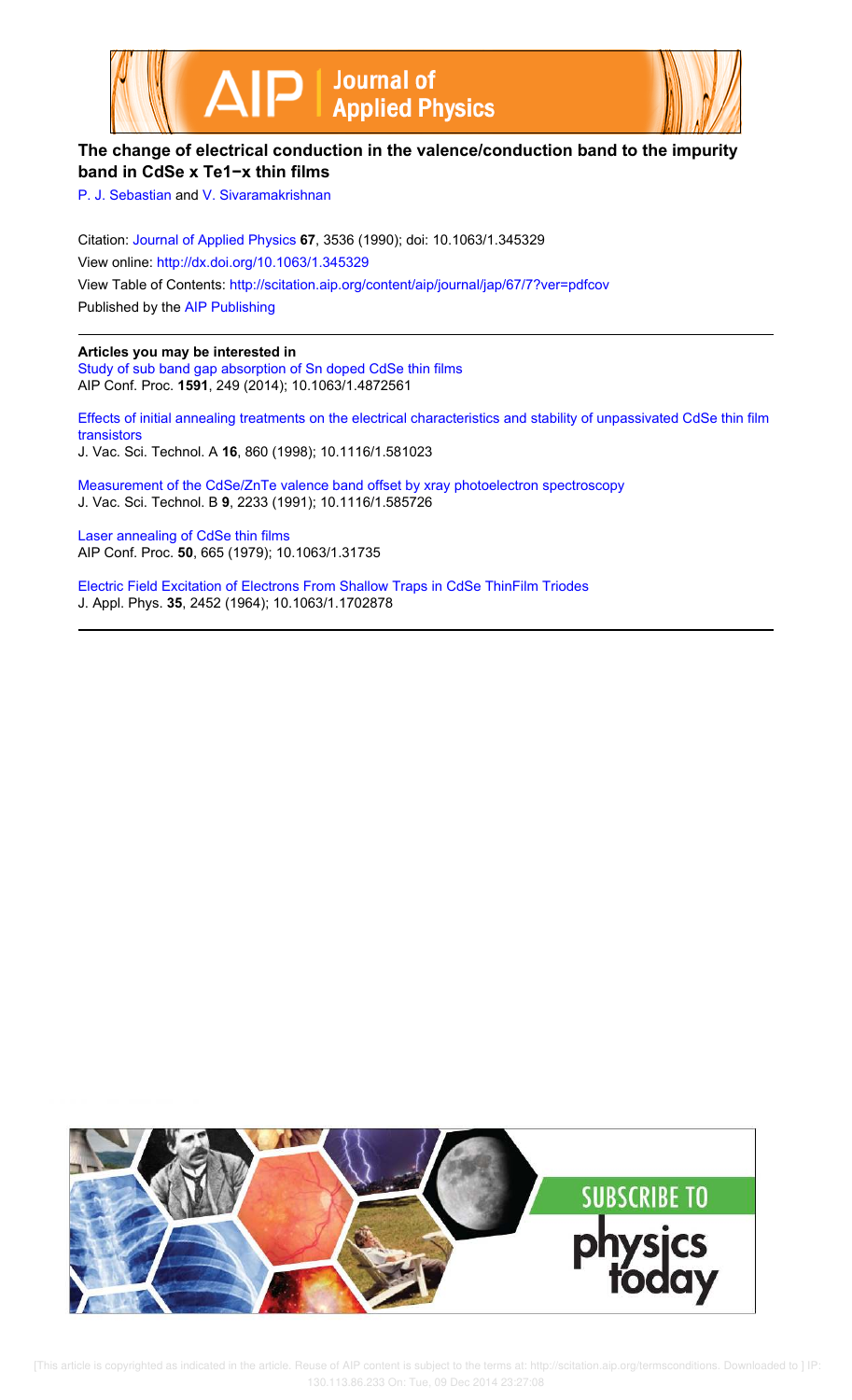The parameters  $\alpha_{0BT}$  and  $\alpha_{0BB}$  are related to the density-of-tail-states pre-exponent as follows

 $\alpha_{0BT}/\alpha_{0BB} = |M_{\rm env}|^2 \rho_0.$ 

An estimate of  $|M_{\text{env}}|^2 \approx 1 \times 10^{-17}$  cm<sup>3</sup> is obtained from the calculations of Casey and Stern.<sup>14</sup> This gives an order of magnitude value of  $\rho_0$  for the undoped sample  $\approx 1 \times 10^{18}$  $eV^{-1}$  cm<sup>-3</sup> and for the doped sample  $\approx 1 \times 10^{19}$  $eV^{-1}$  cm<sup>-3</sup>.

In conclusion, we have analyzed the absorption spectra of Ge-doped  $In_{0.72}Ga_{0.28}As_{0.60}P_{0.40}$  by including contributions from band-to-band transitions and valence-band tail to conduction-band transitions. Different types of disorders that produce the band tailing have been considered. In the doped samples, the absorption from the tail states is considered with multiphonon emission and calculated within the framework of the configuration coordinate model.

We are grateful to S. S. Chandvankar, S. Chakravarty, K. L. Narasimhan, D. K. Sharma, Shailendra Kumar, and A. K. Srivastava for technical assistance and helpful discussions.

<sup>1</sup>T. P. Pearsall, *GaInAsP Alloy Semiconductors* (Wiley, New York, 1982). 'B. M. Arora, S. S. Chandvankar, R. Rajalakshmi, A. K. Srivastava, and S. Chakravarty, Thin Solid Films 163, 421 (1988).

'R. Rajalakshmi, A. K. Srivastava, D. K. Sharma, S. S. Chandvankar, and B. M. Arora (unpublished).

4S. S. Chandvankar, R. Rajalakshmi, A. K. Srivastava, and B. M. Arora, J. Cryst. Growth 8, 303 (1988).

'1. I. Pankove, *Optical Processes in Semiconductors* (Prentice-Hall, Englewood Cliffs, NJ, 1971).

·S. Kumar, K. L. Narasimhan, R. Rajalakshmi, S. S. Chandvankar, and B. M. Arora (unpublished).

'N. B.Jackson, N. M. Amer, R. C. Boccara, and D. Fournier, Appl. Opt. 20,1333 (1981).

"N. M. Amer and W. B. Jackson, in *Semiconductors and Semimetals,* edited by J. I. Pankove (Academic, New York, 1984), Vol. 21.

<sup>9</sup>T. Skettrup, Phys. Rev. B 18, 2622 (1978).

<sup>10</sup>F. Urbach, Phys. Rev. 92, 1324 (1953).

"E. N. Economou, N. Bacalis, and M. H. Cohen, J. Non-Cryst. Solids 97/ 98, 101 (1987).

<sup>12</sup>C. D. Thurmond, J. Electrochem. Soc. 122, 1133 (1975).

<sup>13</sup>L. V. Keldysh and G. P. Proshko, Sov. Phys.-Solid State 5, 2481 (1964).

'4H. C. Casey and F. Stern, J. Appl. Phys. 47, 631 (1976). "B. K. Ridley, *Quantum Processes in Semiconductors* (Clarendon, Oxford,

1982). <sup>16</sup>A. Pinczuk, J. M. Worlock, R. E. Nahory, and M. A. Pollack, Appl. Phys.

Lett. 33, 461 (1978). 17y. A. Yilkotskii, D. S. Domanevskii, F. Uherek, J. Kovac, and M. Y. Prokopenya, SOy. Phys. Semicond. 20,966 (1986).

## **The change of** electrical **conduction in the valence/ conduction band to the impurity band** tn CdSex **Te<sup>1</sup> \_ <sup>X</sup>thin films**

P. J. Sebastian and V. Sivaramakrishnan

*Thin Film Laboratory, DeFmment of Physics,* 1.1. T. *Madras, Tamilnadu, 600 036 India* 

(Received 20 September 1989; accepted for publication 18 December 1989)

Reported here are the results of investigations carried out on the mechanism of electrical conduction in CdSe<sub>x</sub> Te<sub>l = x</sub> thin films between 300 and 125 K in vacuum. All the films showed a transition from grain boundary limited conduction in the conduction/valence band to phonon assisted hopping via the impurity band (impurity band conduction) at around 280- 290 K. The grain boundary limited conduction showed an activation energy equal to about 0.14 eV and conduction via impurity band showed an activation energy of about 0.02 eV, which is characteristic of phonon assisted hopping conduction.

CdSe,  $Te_{1-x}$  are a class of very important materials used in semiconductor device technology, but the number of investigations carried out to understand the electrical conduction mechanism in thin films of this material are  $f_{\text{ew}}$ .  $1-9$ Belyacv et al.<sup>6,7</sup> have studied the electrical conduction in these films at high and low temperatures, but their reports do not give anything regarding the phonon-assisted hopping conduction at low temperatures. We have analyzed the results after taking into consideration the behavior of CdSe and CdTe films at low temperatures. The high-temperature data have been interpreted based on Seto's<sup>10</sup> polycrystalline model of thermionic emission across grain boundaries and the low-temperature behavior has been explained by the Mott model.<sup>11</sup> A conclusion has been reached regarding the

temperature at which valence band (conduction band) conduction changes to impurity band conduction and the activation energies required, at the two sides of the transition temperature.

The experimental techniques regarding preparation and characterization of bulk, as well as thin films, measurements of film resistance and substrate temperature, rate monitoring, etc. have been described in our previous paper.<sup>8</sup> A bathtype cryostat was used for low-temperature studies in vacuum.

Films deposited at a pressure of  $10^{-5}$  Torr and at various substrate temperatures and deposition rates when cooled down to 125 K in vacuum showed two regions of different slopes in the  $log(R/\sqrt{T})$  vs  $1/T$  plot, where R is the

3536 J AppL Phys. 67 (7), 1 April 1990 0021-8979/90/073536-03\$03.00 © 1990 American Institute of Physics 3536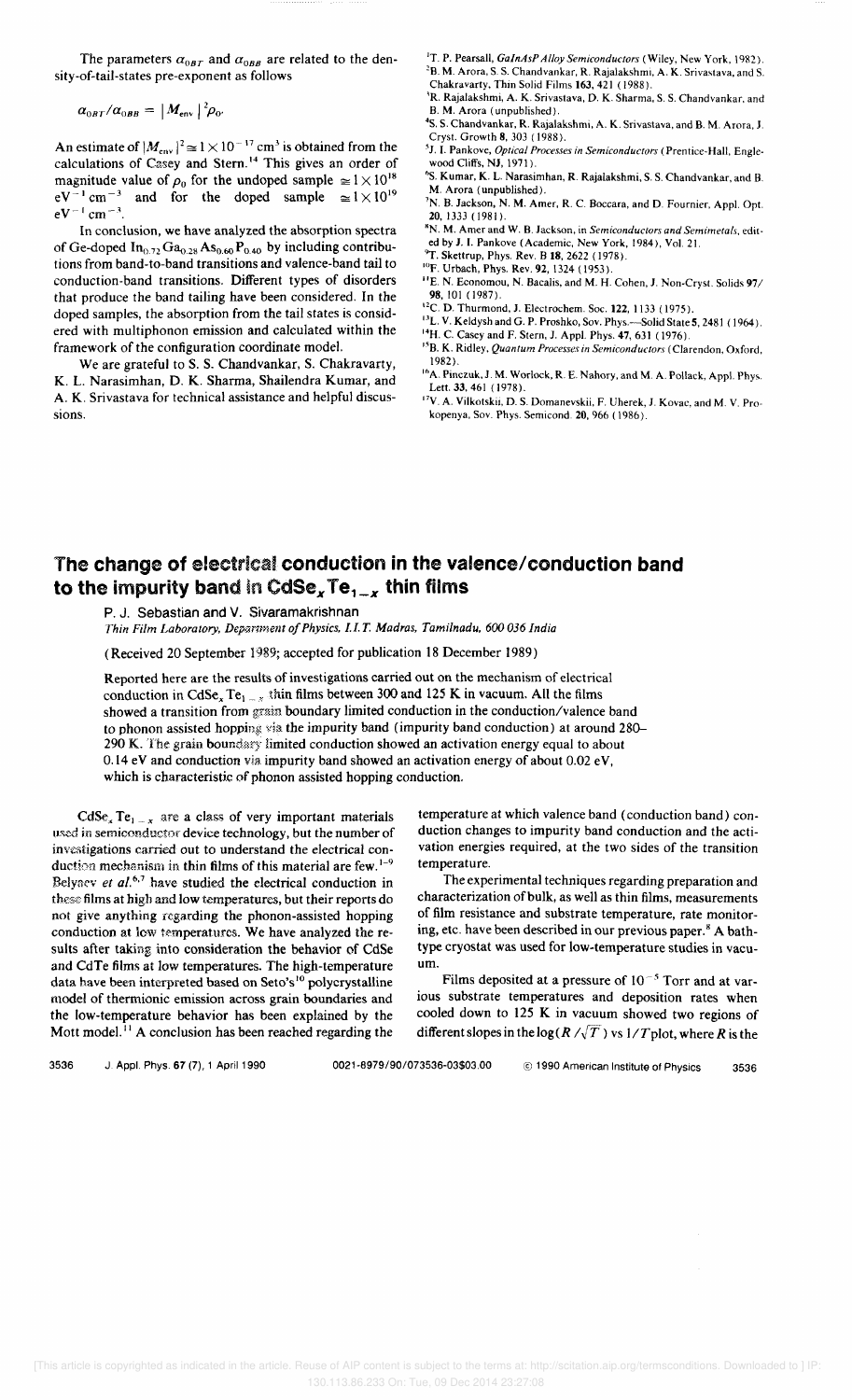

FIG. 1.  $\log(R/\sqrt{T})$  vs  $1/T$  plot for the films: O: CdSe(0.2)Te(0.8);  $\times$ :  $CdSe(0.6)Te(0.4);$ . CdSe $(0.8)Te(0.2)$ .

sheet resistance in  $\Omega/\square$  and *T* is the substrate temperature in degrees kelvin. Figure 1 gives the  $log(R/\sqrt{T})$  vs (1/T) plot for three films of compositions  $CdSe(0.2)Te(0.8)$ ,  $CdSe(0.6)Te(0.4)$ , and  $CdSe(0.8)Te(0.2)$  between 300 and 125 K. Referring to Fig. 1, it is seen that there is a slope change at about 280-290 K for all the compositions. Above the transition temperature an activation energy of about 0.14 eV and below around 0.02 eV was observed. The value 0.14 eV is typical of high-temperature conduction activation energy observed in CdTe,<sup>12</sup> CdSe,<sup>13</sup> and  $CdSe_xTe_1 = x^{8.9.14}$  thin films. This value has been attributed to Cd vacancy in  $CdTe<sup>12</sup>$  and Se vacancy in  $CdSe<sup>13</sup>$  films. Hence, one of these can give rise to the observed value in CdSe(x) Te(1-x) thin films.

CdSe,  $CdSe(0.8)Te(0.2)$ , and  $CdSe(0.6)Te(0.4)$  were found as n-type and CdTe and CdSe( $0.2$ )Te( $0.8$ ) as p-type conductors. This may be attributed to the presence of Cd donor impurities in the first three cases and Te acceptor impurities in the last two cases. Also, Te acts as a trap in the first three cases and Cd forms trap states in the last two cases.

According to Seto's<sup>10</sup> model, if  $N$  is the impurity concentration per unit volume of a grain size  $L$  and if there are  $Q_i$ , traps per cm<sup>2</sup> of the grain boundary, film conductivity is given by

$$
\sigma = \left[ \eta_{av} L q^2 / (2 \pi m^* k T)^{1/2} \right] \exp(-E/kT), \quad (1)
$$

where  $\eta_{av}$  is the average carrier concentration in the film, *q* is the electronic (hole) charge, and *m\** is the effective mass of

3537 J. Appl. Phys .• Vol. 67. No.7. 1 April 1990

the carriers. This case is applicable when the film is not heavily doped, i.e., if  $LN > Q<sub>i</sub>$ , which is true in the case of *CdSe<sub>x</sub>* Te<sub>l  $-x$ </sub> films. From the linearity of  $log(R/\sqrt{T})$  vs (1/ T) plot above the transition temperature of Fig. 1, it may be assumed that Eq. (1) is applicable in the case of  $CdSe_xTe_{1-x}$  films.

Referring to Fig. 1 again, it is seen that below the transition temperature,  $log(R/\sqrt{T})$  vs (1/T) has a linear relationship with a low value of slope quite different from that obtained from the high-temperature region. In all the compositions an activation energy of about 0.02 eV was obtained in the low-temperature region. This value is characteristic of the activation energy required for phonon-assisted hopping conduction.

According to Mott and Davis,<sup>11</sup> impurity band conduction takes place as a result of hopping of charge carriers from one impurity level to an adjacent one activated by phonons. At low temperatures, sufficient energy is not available for the charge carriers to be excited to the conduction/valence band. Hence carriers move from one impurity level to the other with the help of phonons. The energy needed in this type of charge conduction is very small. The activation energy obtained in the case of  $CdSe_xTe_{1-x}$  (0.02 eV) agrees with the theory.

According to the Mott theory, film conductivity may be written as

$$
\sigma = \sigma_0 T^{-1/2} \exp[ -(T_0/T)^{1/4}], \qquad (2)
$$

where



FIG. 2.  $\log(R/\sqrt{T})$  vs  $T^{-1/4}$  plot for the films given in Fig. 1.

P. J. Sebastian and V. Sivaramakrishnan 3537